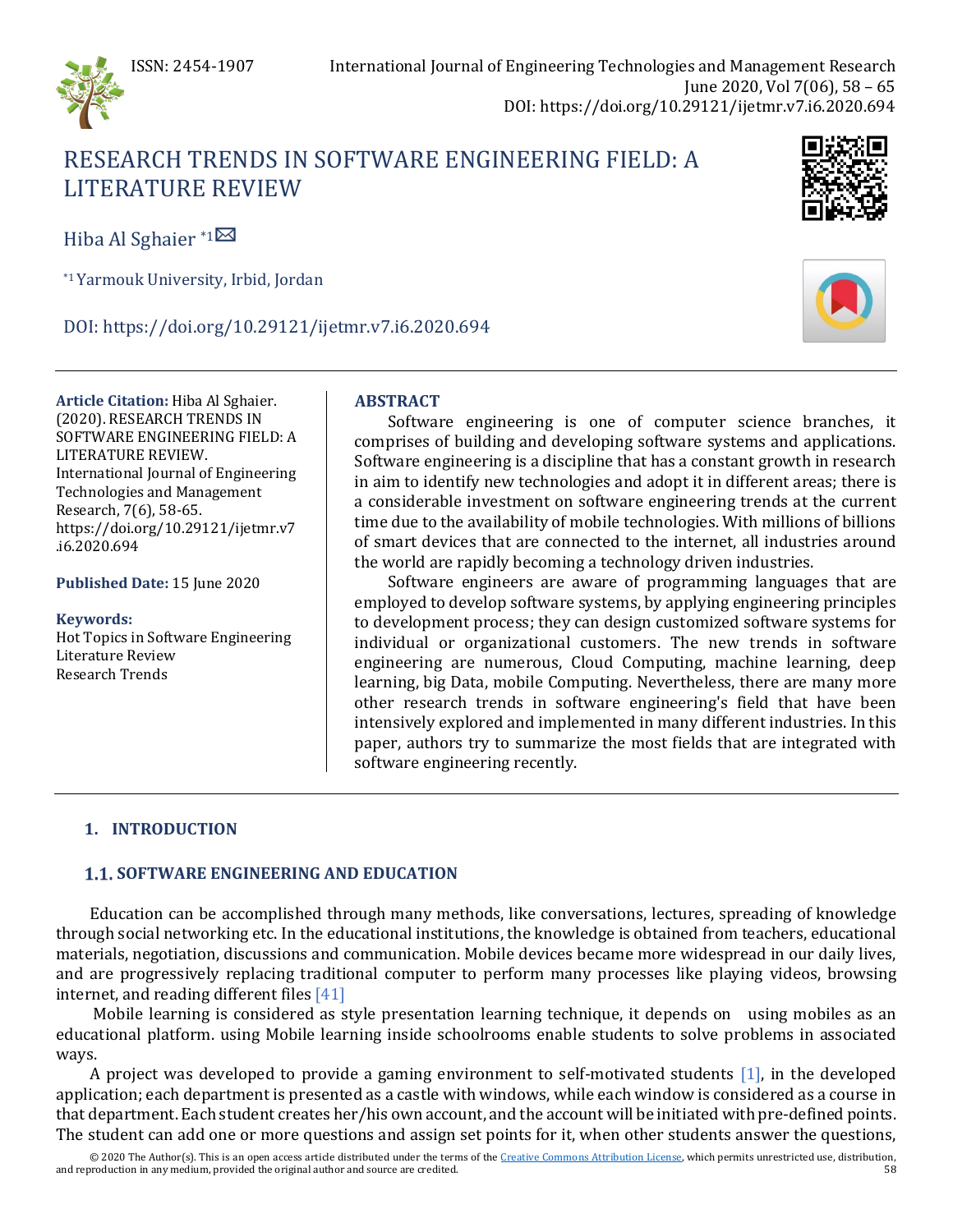then points will be assigned to the student's account. Answering more questions will enable students to get higher level and marked with distinguished badge[s \[1\].](#page-4-0)

Practicing Pair programming in [\[2\]](#page-4-1) shows a significant impact on the students' efficiency and gratification, the study prove that students who practice programming in pairs are more compatible than practicing it individually.

The developed research in [\[2\]](#page-4-1) was still required to address other factors that have an effect on Pair programming compatibility; the researchers developed another research i[n \[3\]](#page-4-2) to focus on self-educational mobile and its impact on student's performance. The developed application provides a game educational environment, the study depends on T-Test to accept or reject some factors that are used to evaluate the developed application, results show that using mobile game applications as an educational technique has a better impact on student performance rather than traditional educational techniques.

A web portal that provides appropriate testing tools (WTLAP) were used in [\[59\].](#page-7-0) The portal provided both instructors and students with training materials in the field of testing techniques, and introducing the benefits of utilization such tools in programming courses [\[59\].](#page-7-0) Although, educational institutions all over the world have used e learning, the focus of most institutions was on-campus teaching and e learning. In the face of COVID-19, institutions had no enough time to prepare for full transition to e-learning. Study i[n \[4\]](#page-4-3) aims to evaluate the quality of e-learning techniques during the COVID-19 pandemic.

The stud[y \[4\]](#page-4-3) proved that institutions in Jordan and Saudi Arabia, were the study was conducted in, still need to improve e-learning quality in many terms like: course sequence, teacher and student preparation and Materials that are used for e-learning. COVID-19 has pushed many institutions to move to e learning, and this allows educators to gain the real importance of eLearning and find solutions to the drawbacks and limitation of the institution's infrastructure.

### **2. SOFTWARE ENGINEERING AND MACHINE LEARNING**

Software fault prediction is defined as a process of developing modules that help developers to determine the faulty modules or faulty classes at early stages of the development life cycle.

Locating faulty modules in any software is considered as an essential step, because it helps to define the modules that need more testing and refactoring. Classification techniques on software fault prediction are widely investigated due to the necessity to decrease testing efforts and increase the software quality [\[11\],](#page-5-0) [\[13\],](#page-5-1) [\[25\],](#page-5-2) [\[21\],](#page-5-3) [\[22\].](#page-5-4) findings of previous researches done on this field has not shown which classifier is superior to the other, a comparative software fault prediction experiments in [\[10\]](#page-4-4) integrate neural networks and genetic programming [\[52\]](#page-7-1) performed on 4 datasets from the NASA Metrics Data repository. While in [\[16\]](#page-5-5) and [\[15\]](#page-5-6) a symmetric ensemble method is used to predict faulty modules based on the performance of eleven base learners.

In [\[5\],](#page-4-5) an approach was developed by integrating support vector machine (SVM) with genetics algorithm (GA) and particle swarm algorithm for software fault prediction. The developed approach is applied (12-NASA MDP and 12-Java open-source projects). Results show that integrating the two algorithms with SVM improves the performance of software fault prediction process [\[5\].](#page-4-5)

In [\[35\],](#page-6-1) a hybrid machine learning technique and a new feature selection method is used to examine an automated bug triaging system. The developed model used Mozilla Firefox projects for evaluation with respect to precision, F- measure, accuracy and recall metrics. The model was also examined by using boosting, bagging and decorates ensemble methods along with Naive Bayes, Bayes Net, J48, Decision Table and Random Tree base learner classifiers. The results indicate that bagging ensemble methods and decorate improved the classification results by achieved a recall ratio of up to 96%. I[n \[53\]](#page-7-2) experiments were performed with machine learning algorithm (LibSVM classifier in Weka application), in order to classify Quran chapters based on Makki and Madani chapter[s \[53\].](#page-7-2)

#### **3. SOFTWARE TESTING AND TESTING TECHNIQUES**

In the software engineering life cycle, one of the crucial activities is to discover and fix errors, and that is done in testing activity, testing activity aims to find bugs and generate test cases accordingl[y \[48\].](#page-6-2)

Software testing is the fundamentally approach that is used evaluate software systems under development. The main purpose of testing is to detect defects before consumers find them out. Therefore, minimizing the cost of the test is a huge challenge [\[24\],](#page-5-7) [\[44\].](#page-6-3) Work in [\[36\]](#page-6-4) aims to minimize the cost of testing by eliminating the redundant test cases by applying the K-means Clustering algorithm. The results proved that the proposed technique reduced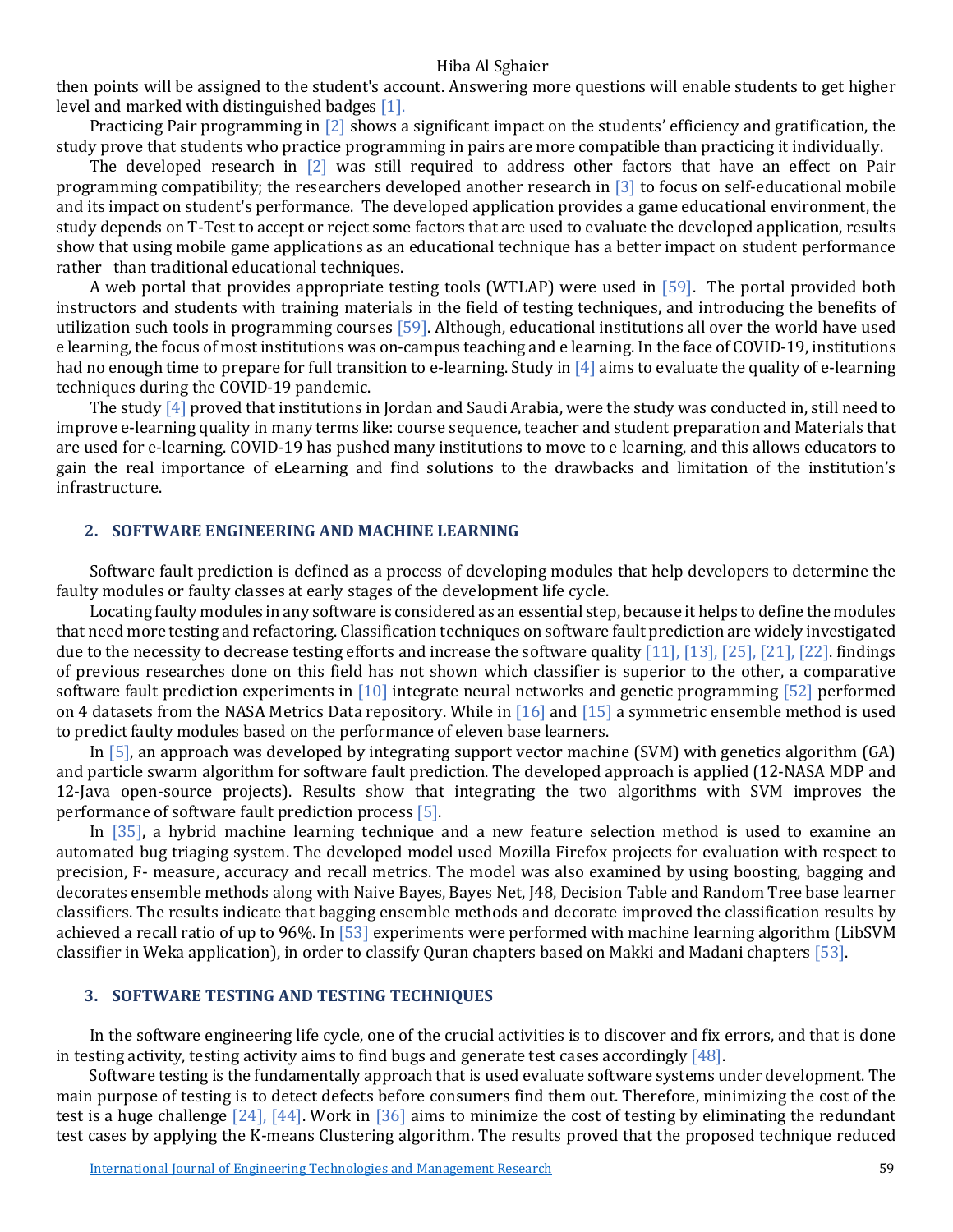#### Research Trends in Software Engineering Field: A Literature Review

the number of test cases from 776 to 240 with keeping the same coverage [\[36\].](#page-6-4) Research in [\[20\]](#page-5-8) focuses on finding a suitable technique to estimate the effectiveness of test cases, Design patterns establish a revolution in software engineering field, as they focus on the importance of reuse and its impact on software product quality and software proces[s \[43\].](#page-6-5)

In order to predict the number of test cases, an approach was developed in  $[12]$ ; it suppose that complex methods comprise more errors, which needs executing more test cases,  $[14]$  and  $[23]$  examined the ability of complexity and size metrics to determine the most complex and error-prone classes. [\[18\]](#page-5-12) suggested a concept; it consists of combining different testing patterns into similar test suite to test various aspects through running one single test exactly once.

Pair programming techniques is used for writing developing test cases in order to test software systems. [\[17\],](#page-5-13)  while Information Retrieval (IR) technique is used in  $[19]$  as a purpose of test cases' reduction.

I[n \[49\]](#page-6-6) work, software metrics were used for test case selection, the ability of complexity and size metrics were examined to locate the most complex and error-prone classes, the experiments focused on systems that were written in Java language and tested with the JUnit testing framework. The results indicate that the proposed approach detected most of seeded errors and reduced the needed number of test cases; systems that are written in java language were also used in [\[51\]](#page-6-7) to evaluate the quantify and efficiency of the developed approach that aim to compare existing mutation-testing strategie[s \[51\].](#page-6-7)

A systematic literature review was conducted in  $[50]$  to classify the existing testing techniques and perform kind of comparison in terms of pros and cons. The main result of the developed research is to categorize test suite reduction, which help to provide software testers a guideline for choosing the most appropriate techniques based on the test requirements [\[50\].](#page-6-8)

### **4. SOFTWARE ENGINEERING AND DEEP LEARNING ALGORITHMS**

Deep Learning is a set of techniques that are used for learning from Neural Networks multi-layers, it is also considered as a subfield of machine learning that uses supervised/ unsupervised strategies[. \[28\]](#page-5-15)

Previous section talked about using Machine learning in software faults prediction, Deep learning also used in various areas and achieved remarkable performance in areas such as speech recognition, computer vision and natural language processing. Extensive research efforts have been done in the area of Natural Language Processing and one of these researches focused on developing reading comprehension Question Answering systems [\[54\].](#page-7-3)

In [\[26\],](#page-5-16) deep learning algorithms were investigated, such as Convolutional Neural Network (CNN) and Multilayer perceptron's (MLPs); the study addressed the factors that have an impact on the performance of these algorithms. The experimental results show that the impact of modifying parameters had a significate role in prediction performance, which achieved a higher rate in comparison with the Machine-learning algorithm. To validate our assumptions, the result also shows how the estimated factors might decrease or increase the measurement of fault detection rate.

Authors i[n \[27\]](#page-5-17) addressed the susceptibility of employing t deep learning algorithms such as (CNN) in the area of predicting students' performance. Different parameters were manipulated to measure the performance in terms of F-measures, Recall and Precision, the study presented promising results in comparison with previous related works results.

A comparative study [\[29\]](#page-5-18) addressed the effectiveness of deep learning algorithms on Predicting Daily Living Activities for elder people, (CNN's) and other traditional machine learning algorithms are employed to perform the experiments. Many factors in the CNN are addressed to obtain the best results in predicting the Daily Living Activities in comparison with the other machine learning results. The dataset was collected from 15 participants performing seven main activities, results prove that (CNN) provides promising result in term of predicting Daily Living activities for the most common datasets.

# **5. BIG DATA ANALYTICS AND DATA SCIENCE**

Big Data became the most important trend in the last few years; Big Data is a technology for (Storing, Processing and analyzing data), many famous organizations and companies like Facebook, Google, eBay, yahoo, twitter and other concern about big data due to its importance in their revenue.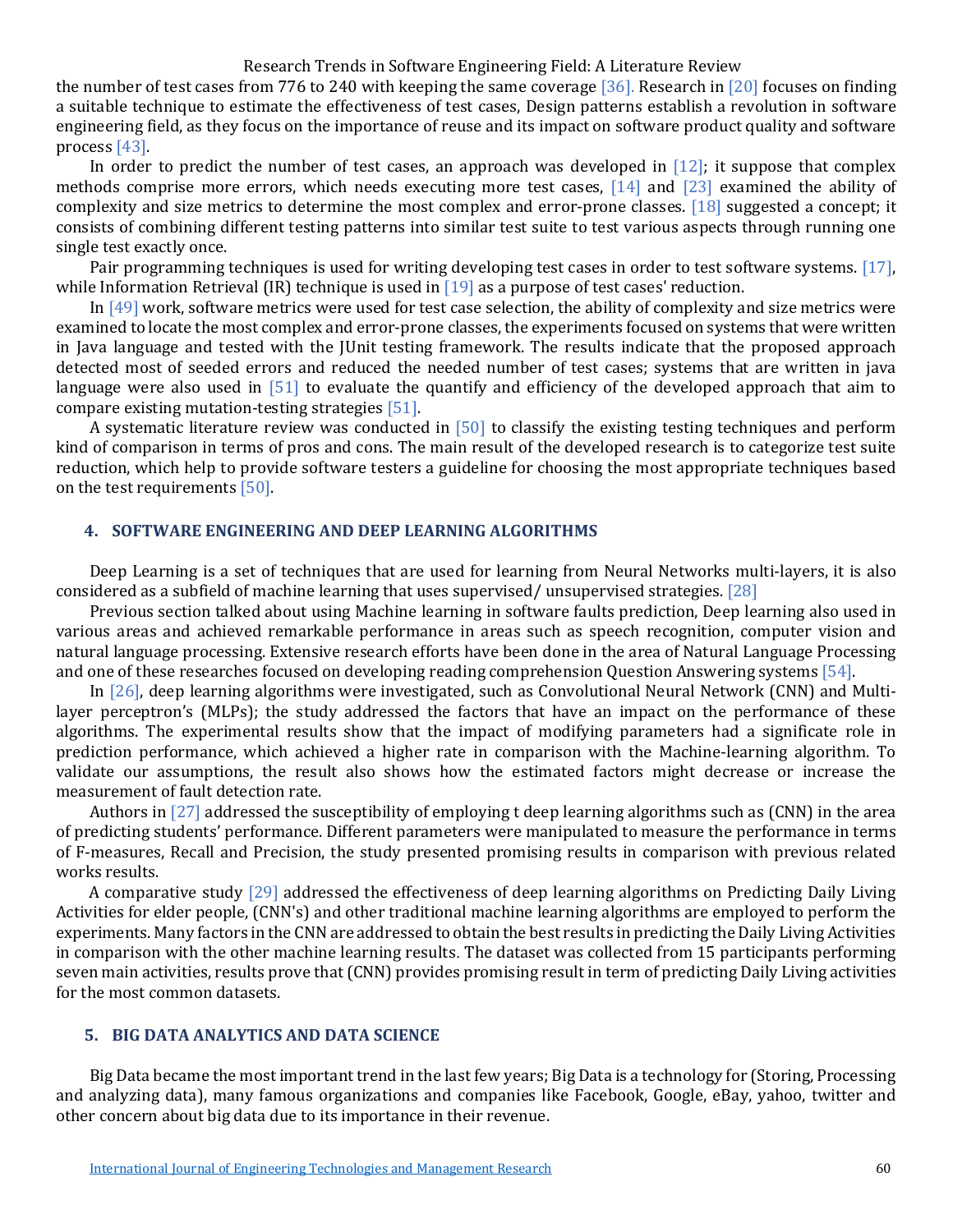Companies can get the benefits from collecting such data, might be used it to improve their business, products and increase the number of customers by matching their interests and needs through following their feedback. However, big data get along with data analytics; the rapid flow of data means that it should be sorted and processed quickly, Hadoop is a software that have the ability to sort tremendous types of data [\[30\].](#page-5-19)

Authors in [\[31\]](#page-6-9) studied the benefits of the utilization of big data analytics in industrial and business procedures can consolidate the agility in the organizations. The transition toward big data analytics can help predictors and decision makers to employ data in taking many actions when striving the intended goals, when organizations adopt big data analytics, they can better predict already unpredictable issues, and improve the processes performance. Big data analytics capabilities could speed up huge amount of organizational operations and process.

Organizations that employ cloud computing and big data analytics use private or public computing networks to handle their work processes, organizations also can share resources within the same organization or share external resources to handle their business at a minimum cost. In [\[32\]](#page-6-10) researchers conducted an empirical study of big data analytics and cloud computing to highlight the main issues in this field; the study analyzed the previous developed techniques and discussed benefits and challenges of these technologies.

Although the growth of using the data in web-based applications has tremendously increased in the last decades, and these applications created huge benefits to society, yet they still suffer from several security threats, a large number of such applications suffer from wide types of attacks, and result in financial lose[s \[47\].](#page-6-11) The authors in [\[52\]](#page-7-1) proposed a method that focuses on improving the effectiveness of the technique of categorizing threats by using (OWASP) that aim to cover most known security attacks. Authors in [\[57\]](#page-7-4) implied that there is a need to an extensive researches and recommendations for user's awareness to arm them well to the struggle with spam emails and cybercrimes. A vulnerability assessment were conducted on a number of university's websites in Jordan, and a Passive penetration testing methods were employed. Results showed that a considerable number of the evaluated universities had critical level of vulnerabilities[. \[58\].](#page-7-5)

#### **6. OPEN SOURCE SYSTEM STUDIES (OSS)**

Open Source Software is a free software or source code that is available for use and modification. Open Source Software is created by programmers, and a collaborative experience of developers who develop, improve and test these systems. People prefer using open source software systems because it can be found free or with a lower cost.

Software maintenance operations may cost 60-77% of the overall cost of software system development [\[13\].](#page-5-1) Authors in [\[33\]](#page-6-12) empirically explored three open source software systems with their eleven versions, versions are developed over time and might have more sources of test suites. In [\[33\]](#page-6-12) work, mutation testing coverage, code coverage and test suite LOC are measured in order to estimate the correlation between the effectiveness of, code coverage, fault detection, and test suite size. Based on the result authors indicate that "the assumption that test size is always revealing a positive correlation with its effectiveness" could not be generalized.

In [\[34\],](#page-6-13) the relationship between LOC, nesting levels, and cyclomatic complexity metrics are measured through several software versions, in order to figure out how to calculate the strong relationship between these factors [\[34\].](#page-6-13) Sometimes the quality attributes cannot be directly measured. In [\[37\]](#page-6-14) authors divided attributes into 23 subattributes, and then a comparison has been done with the other software quality common models.

#### **7. DESIGN AND MODELING**

The changeover from object-oriented (OO) software requirements into design is a fundamental activity in the software engineering processes. Class diagram combines the component's presentation, and it requires much more efforts and focus to be developed. Several developed software researches had made excessive effort in this matter. The approach i[n \[42\]](#page-6-15) based on meta-models, test models and structured models, to reduce the number of test cases in regression testing process.  $[42]$ , for constructing models of systems, the Unified Modeling Langue is being used as a backbone in software design[. \[45\].](#page-6-16)

Paper in [\[38\]](#page-6-17) suggested using natural language processing techniques to extract data from use case specifications and translate it into a class diagram. The developed approach identified classes, how they are related to each other, and provided information classes' internal structure. In [\[40\],](#page-6-18) authors proposed a model based on testing strategy, which involves four distinct diagrams in the testing process. In order to avoid documentation's problems in design level [\[39\]](#page-6-19) applied traceability between design and code, the developed approach support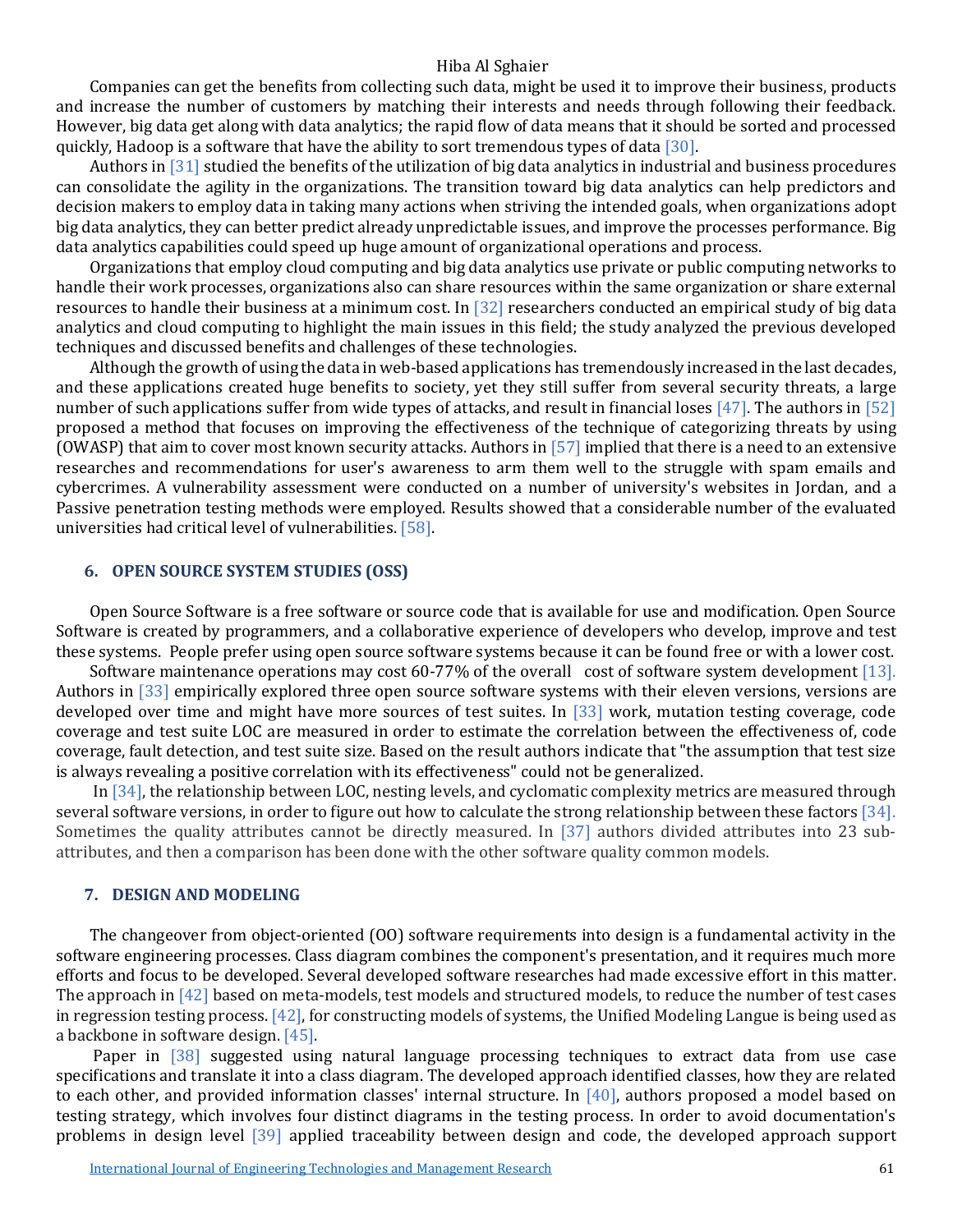# Research Trends in Software Engineering Field: A Literature Review

traceability between design and code for the Oracle designer tool. In order to evaluate the developed approach, a student information system was used. The results indicate that the developed approach is effective in code-design traceability.

A model-driven approach was used in  $[46]$  to map the structural adaptations in autonomic software, metamodel and a workflow were provided to support the approach, a prototype was also developed to imitate a reductive change to an autonomic, service-oriented healthcare application. Big data were used in [\[56\],](#page-7-6) where a smart system was built to control the lights in Yarmouk university museum. The system consists of thermal sensors that detect the presence of humans and DC LED spotlights. The measurements show the reliability and efficiency of the developed smart system [\[56\].](#page-7-6)

# **SOURCES OF FUNDING**

None.

# **CONFLICT OF INTEREST**

None.

# **ACKNOWLEDGMENT**

None.

# **REFERENCES**

- <span id="page-4-0"></span>[1] Mohammed Akour. Hiba Alsghaier, SamahAldiabat. Khalid Al-Radaideh, Mobile Gaming Application as an Educational Platform, Conference: 7th International Conference on Education, Humanities and Social Sciences Studies (EHSSS-17). 2017, Pattaya, Thailand.
- <span id="page-4-1"></span>[2] Mohammed Akour, Khalid Radaideh, Iyad Alazzam, Izzat Alsmadi, Effective Pair Programming Practice: Toward Improving Student learning in software engineering class, International Journal of Teaching and Case Studies (IJTCS),Inderscience Vol. 4, No. 4, 2013
- <span id="page-4-2"></span>[3] Mohammed Akour, Hiba Alsghaier, Samah Aldiabat. Game Based Learning Approach to Improve Self-Learning Motivated Students, International Journal of Technology Enhanced Learning. 12 (2) ,2020.
- <span id="page-4-3"></span>[4] Mohammed Akour, Mamdouh Alenezi, Hiba Al Sghaier, Yazan Shboul, The COVID-19 Pandemic: When E-Learning Becomes Mandatory Not Complementary. Accepted for publication in May 2020, International Journal of Technology Enhanced Learning (IJTEL).
- <span id="page-4-5"></span>[5] Hibal Alsghaier, Mohammed Akour, Software fault prediction using particle swarm algorithm with genetic algorithm and support vector machine classifier, Software: Practice and Experience 50 (4) 2020, 407-427.
- [6] Noor Alhammad, Fawaz Zghol, Mohammed Akour, Esraa Alzghoul, Evolutionary Neural Network Classifiers for Software Effort Estimation, International Journal of Computer Aided Engineering and Technology, 12 (4), 2020
- [7] Mamdouh Alenezi, Mohammed Akour, Hiba Al Sghaier, The Impact of Co-evolution of Code Production and Test Suites through Software Releases in Open Source Software Systems, International Journal of Innovative Technology and Exploring Engineering (IJITEE), Volume-9 Issue-1, November, 2019.
- [8] Mamdouh Alenezia, Mohammad Zaroura, and Mohammed Akour, Exploring Nesting Levels in Evolving Open Source Software Systems: Experimental Study, Accepted (1/2019) for publication in Recent Patents on Computer Science.
- [9] Yasir Javed, Mamdouh Alenezi, Mohammed Akour, Ahmad Alzyoud, Exploring the Relationship between Software Complexity and Software Vulnerabilities, Journal of Theoretical and Applied Information Technology, Accepted Vol 96 August 2018.
- <span id="page-4-4"></span>[10] Mohammed Akour, Wasen Yahya Melhem, Software Defect Prediction Using Genetic Programming and Neural Networks, International Journal of Open Source Software and Processes Volume 8 • Issue 4 • October-December 2018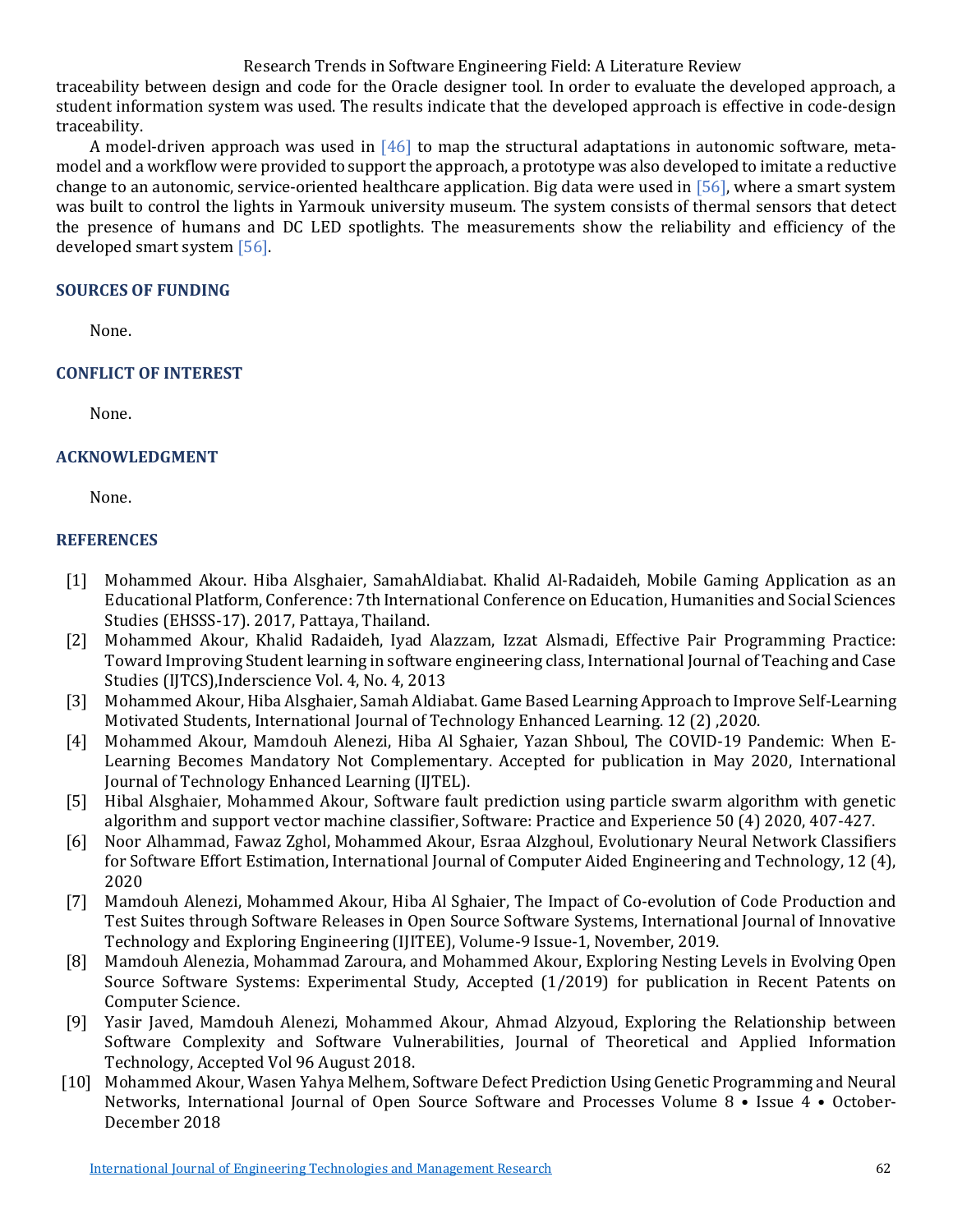- <span id="page-5-0"></span>[11] Feras Hanandeh, Ahmad A. Saifan, Mohammed Akour, Noor Al-Hussein, Khadijah Shatnawi, Evaluating Maintainability of Open Source Software: A Case Study, International Journal of Open Source Software and Processes (IJOSSP) 8(1), 2018.
- <span id="page-5-9"></span>[12] ShadiBanitaan, Mohammad Akour, and Mamdouh Alenezi, A Test Suite Reduction Approach for Software Unit Testing, Advanced Science Letters, 22, 2977–2981 (2016).
- <span id="page-5-1"></span>[13] Mohammad Akour, Samah Aldiabat, Hiba Alsghaier, Mamdouh Alenezi, Khalid Alkhateeb, Software Architecture Understandability of Open Source Applications, International Journal of Computer Science and Information Security (IJCSIS), October 2016 Vol. 14 No. 10 pp. 65-78.
- <span id="page-5-10"></span>[14] Shadi Banitaan, Kevin Daimi, Mohammed Akour, Yujun Wang, Test Suite Selection in Junit Testing Environment Based on Software Metrics, International Journal of Computers and Their Applications, Volume 23, No. 1, March 2016.
- <span id="page-5-6"></span>[15] Ishaq Sandoqa, Fawaz AL Zaghoul, Loai Alnemer, Esraa AL Zaghoul, Mohammed Akour, Statistical Debugging Effectiveness as a Fault Localization Approach: Comparative Study, Journal of Software Engineering and Applications. 2016 Aug 8;9(08):412.
- <span id="page-5-5"></span>[16] Mohammed Akour, Iyad Alazzam, Izzat Alsmadi, Software Fault Proneness Prediction: a Comparative Study between Bagging, Boosting, and Stacking Ensemble and Base learner methods, International Journal of Data Analysis Techniques and Strategies.
- <span id="page-5-13"></span>[17] Alazzam, I., & Mohammed Akour. (2015). Improving software testing course experience with pair testing pattern. International Journal of Teaching and Case Studies (IJTCS), Inder science 6(3), 244-250.
- <span id="page-5-12"></span>[18] Bouchaib Falah, Mohammed akour, Nissrine El Marchoum, Testing Patterns in Action: Designing a Test-Pattern-Based Suite, International Review on Computers and Software (IRECOS), Volume 10, No 5, 2015.
- <span id="page-5-14"></span>[19] Iyad Alazzam, Izzat Alsmadi, Mohammed Akour, Test case Selection Based on Source Code Features Extraction, International Journal of Software Engineering and Its Application (IJSEIA), Vol.8, No.1 (2014), pp.203-214.
- <span id="page-5-8"></span>[20] Mamdouh Alenezi , Mohammed Akour, Alaa Husein. Test Suite Effectiveness: An Indicator for Open Source Software Quality, 2016 2nd International Conference on Open Source Software Computing (OSSCOM).
- <span id="page-5-3"></span>[21] Mohammad Akour, Izzat Alsmadi, MamounAlazab, Malware Detection Challenge Between Accuracy and Performance, 2016 2nd International Conference on Open Source Software Computing (OSSCOM). IEEE
- <span id="page-5-4"></span>[22] Mohammed Akour, BouchaibFalah, Application Domain Oriented Software Readability Yardsticks, The 7th International Conference on Computer Science & Information Technology (CSIT) Amman-Jordan 2016. IEEE
- <span id="page-5-11"></span>[23] Shadi Banitaan, Kevin Daimi, Yujun Wang, and Mohammed Akour. Test Case Selection using Software Complexity and Volume Metrics, 24th International Conference on Software Engineering and Data Engineering (SEDE 2015). California, USA October 12-14, 2015.
- <span id="page-5-7"></span>[24] Mohammed Akour, Tariq M. King, Kendall Nygard, and Iman Akour. Towards Automatically Synchronizing A Runtime Test Model for A Software System with The Model of Its Component Structure After Dynamic Adaptation. Proceeding of the International Academy of Business and Public Administration Disciplines (IABPAD) Conference, January 2-5, 2013.
- <span id="page-5-2"></span>[25] Saifan, Ahmad A., Hiba Alsghaier, and Khaled Alkhateeb. "Evaluating the understandability of android applications." International Journal of Software Innovation (IJSI) 6.1 (2018): 44-57.
- <span id="page-5-16"></span>[26] Osama Al Qasem , Mohammed Akour, Mamdouh Alenezi, The Influence of Deep Learning Algorithms Factors in Software Fault Prediction, IEEE Access, VOLUME 8, 2020.
- <span id="page-5-17"></span>[27] Mohammed Akour, Hibal Alsghaier, Osama Al Qasem, The Effectiveness of Using Deep Learning Algorithms In Predicting Students Achievements, Indonesian Journal of Electrical Engineering and Computer Science, Volume 19, No 1, 2020
- <span id="page-5-15"></span>[28] Osama Al Qasem, Mohammed Akour, Software Fault Prediction Using Deep Learning Algorithms, Accepted (9/2019) for publication in International Journal of Open Source Software and Processes, Volume 10, Issue 4.
- <span id="page-5-18"></span>[29] Mohammed Akour, Osama Al Qasem, Hiba Al Sghaier, The Effectiveness of Using Deep Learning Algorithms in Predicting Daily Activities, International Journal of Advanced Trends in Computer Science and Engineering (IJATCSE), Vol.8 No 5, 2019.
- <span id="page-5-19"></span>[30] Hiba al-sghaier, Mohammed Akour, Issa shehabat, Samah Diabat, "The Impact of Big Data Analytics on Business", Proceedings of the New Trends in Information Technology (NTIT-2017). Amman, Jordan. 25-27 April 2017.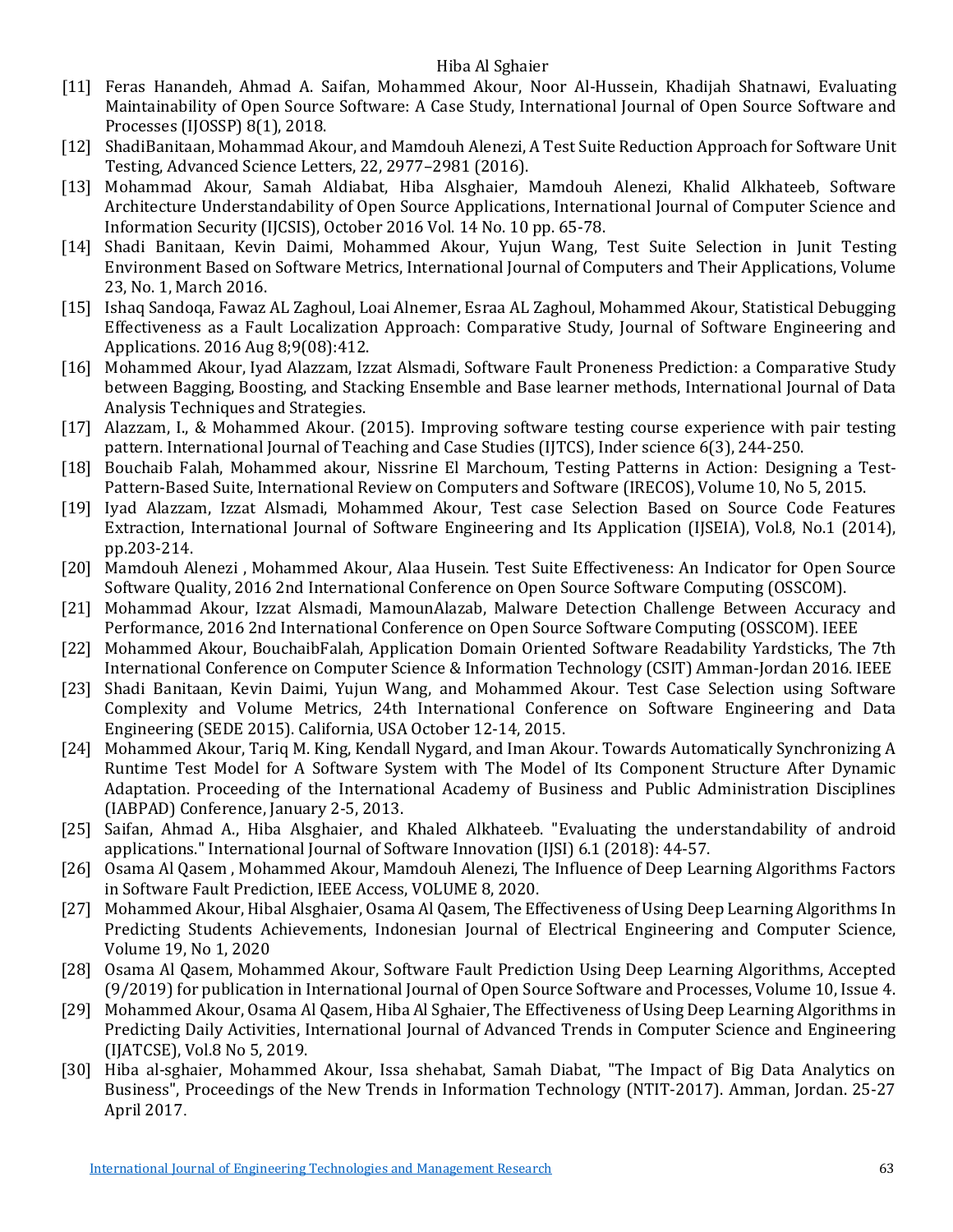# Research Trends in Software Engineering Field: A Literature Review

- <span id="page-6-9"></span>[31] Hiba Alsghaier, Mohammed Akour, Issa Shehabat, and Samah Aldiabat. "The importance of Big Data Analytics in business: A Case study." American Journal of Software Engineering and Applications 6, no. 4 (2017): 111- 115.
- <span id="page-6-10"></span>[32] Emad Al-Shawakfa, Hiba Alsghaier. "An empirical study of cloud computing and big data analytics." International Journal of Innovative Computing and Applications 9, no. 3 (2018): 180-188.
- <span id="page-6-12"></span>[33] Mohammed Akour, Mamdouh Alenezi, Test Suites Effectiveness Evolution in Open Source Systems: Empirical Study, Indonesian Journal of Electrical Engineering and Computer Science, Volume 19, No 2, 2020
- <span id="page-6-13"></span>[34] Mamdouh Alenezia, Mohammad Zaroura, and Mohammed Akour, Exploring Nesting Levels in Evolving Open Source Software Systems: Experimental Study, Accepted (1/2019) for publication in Recent Patents on Computer Science.
- <span id="page-6-1"></span>[35] Ayat Sbeeh, Mohammed Akour, Towards Efficient Ensemble Method for Bug Triaging, Journal of Multiple-Valued Logic and Soft Computing, 2018, Vol. 31 Issue 5-6, p567-590
- <span id="page-6-4"></span>[36] Mohammed Akour, Iman Al Jarrah, Ahmad A. Saifan, An Efficient Approach for Test Suite Reduction Using K-Means Clustering, Journal of Theoretical and Applied Information Technology, Accepted Vol 96 August 2018.
- <span id="page-6-14"></span>[37] Sultan T. Alanazi, Mohammed Akour, Mohammad Anbar, Enterprise Resource Planning Quality Model ERPQM, First International Conference of Intelligent Computing and Engineering (ICOICE 2019), Yemen on December 15-16, 2019 IEEE.
- <span id="page-6-17"></span>[38] Mohammed Akour, Bouchaib Falah, Bassim Madi, Nacir Bouali, An Effective Approach for Transforming Use Cases Specifications into Class Diagram, Advanced Science Letters, 22, 2972–2976 (2016).
- <span id="page-6-19"></span>[39] Mohammed Akour, Ahmad A. Saifan, Osama Ratha'an. Traceability between Code and Design Documentation in Database Management System: A Case Study, The International Arab Journal of Information Technology (IAJIT), 2018, No. 5.
- <span id="page-6-18"></span>[40] Mohammed Akour, Bouchaib Falah, Karima Kaddouri, ADBTFrame work as a Testing Technique: An Improvement in Comparison with Traditional Model Based Testing, International Journal of Advanced Computer Science and Applications (IJACSA), 2016; 7(5) 7–12.
- <span id="page-6-0"></span>[41] Mohammed Akour, Bouchaib Falah, Salwa Bouriat, Mobile Software Hybrid Testing: Thoughts, Strategies, Experiments, and Challenges, International Journal of Advanced Computer Science and Applications (IJACSA), Volume 7 Issue 6 June 2016.
- <span id="page-6-15"></span>[42] Ahmad Saifan, Mohammed Akour, Iyad Alazzam, Feras Hanandeh, Regression Test-Selection Technique Using Component Model Based Modification: Code to Test Traceability, IJACSA Volume 7 Issue 4 2016.
- <span id="page-6-5"></span>[43] Bouchaib Falah, Mohammed akour, Nissrine El Marchoum, Testing Patterns in Action: Designing a Test-Pattern-Based Suite, International Review on Computers and Software (IRECOS), Volume 10, No 5, 2015.
- <span id="page-6-3"></span>[44] Bouchaib Falah, Mohammed Akour, Iyad Alazzam, A Frame Work for an Automatic Detection of Infeasible Paths in Data Flow and Control Flow Testing, International Journal of Data Analysis and Information Systems (IJDAIS), Serials Publications, Research Science Press, No.7 (2015) Issue No. 1, Pages: 11-18.
- <span id="page-6-16"></span>[45] Bouchaib Falah, Mohammed Akour, Issar Arab and Yassine M'hanna, An Attempt Towards Formalizing UML Class Diagram Semantics, Proceedings of the New Trends in Information Technology (NTIT-2017). Amman, Jordan. 25-27 April 2017.
- <span id="page-6-20"></span>[46] Mohammed Akour, Akanksha Jaidev, and Tariq M. King.Towards Change Propagating Test Models in Autonomic and Adaptive Systems. Proceedings of the 18th International Conference on Engineering of Computer-Based Systems, April 27-29, 2011, pages 89-96. IEEE.
- <span id="page-6-11"></span>[47] Layla Alrawais, Mamdouh Al Enezi, Mohammed Akour, Security Testing Framework for Web Applications, the International Journal of Software Innovation (IJSI), Volume 6, issue 3 2018.
- <span id="page-6-2"></span>[48] Bouchaib Falah, Houssam Otarid, Nadine Raiss, Mohamed Akour, A Comprehensive Technique to Generate and Prioritize Test Case Paths, International Journal of Computer Science and Information Security (IJCSIS), October 2016 Vol. 14 No. 10.
- <span id="page-6-6"></span>[49] Shadi Banitaan, Kevin Daimi, Mohammed Akour, Yujun Wang, Test Suite Selection in Junit Testing Environment Based on Software Metrics, International Journal of Computers and Their Applications, Volume 23, No. 1, March 2016.
- <span id="page-6-8"></span>[50] Mohammed Akour, Iyad Alazzam, Feras Hanandeh, Iman Akour, A systematic Literature Review to Classify Pre and Post Test Suite Reduction Techniques. International Journal of Mathematics and Computers in Simulation, NAUN, Volume 9, 2015, pp. 181-189.
- <span id="page-6-7"></span>[International Journal of Engineering Technologies and Management Research](https://www.granthaalayahpublication.org/ijetmr-ojms/index.php/ijetmr) 64 [51] Bouchaib Falah, Mohammed Akour, Salwa Bouriat, RSM: Reducing Mutation Testing Cost Using Random Selective Mutation Technique, Malaysian Journal of Computer Science. Vol. 28(4), 2015.